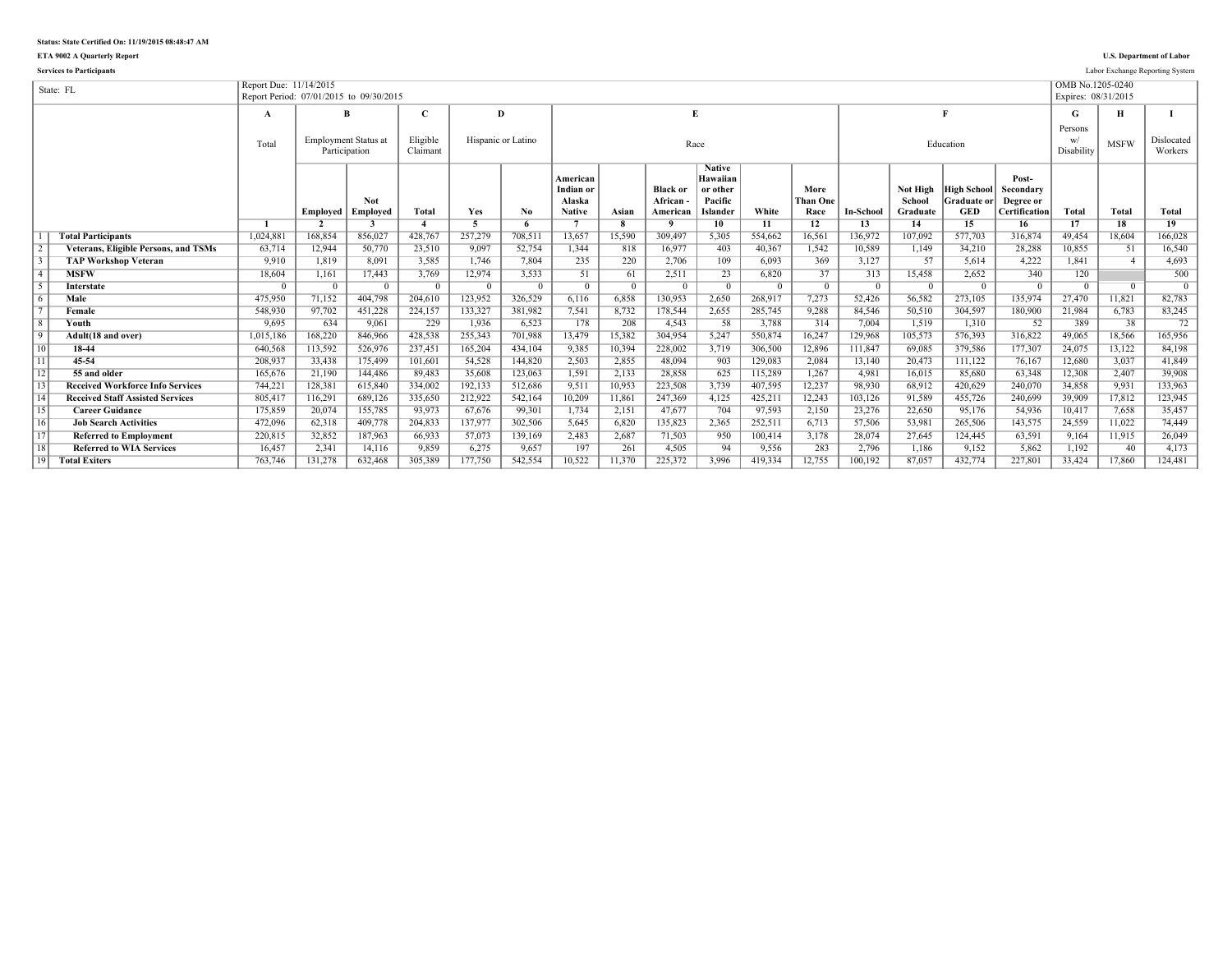## **ETA 9002 B Quarterly Report U.S. Department of Labor**

**Services to Veterans** Labor Exchange Reporting System

|                | State:FL                                  |          | Report Due: 11/14/2015                 |          |                         |                |                |                |                      | OMB No.1205-0240              |                 |                |
|----------------|-------------------------------------------|----------|----------------------------------------|----------|-------------------------|----------------|----------------|----------------|----------------------|-------------------------------|-----------------|----------------|
|                |                                           |          | Report Period:07/01/2015 to 09/30/2015 |          |                         |                |                |                |                      | Expires: 08/31/2015           |                 |                |
|                |                                           |          |                                        |          |                         | B              | $\mathbf C$    | $\bf{D}$       | E                    | $\mathbf{F}$                  | G               | H              |
|                |                                           |          | Total Veterans, Eligible Persons, and  |          |                         | <b>TSMs</b>    | Campaign       | Disabled       | Special              | Recently                      | Post 9/11       | <b>TAP</b>     |
|                |                                           |          | <b>TSMs</b>                            |          |                         |                | Badge          | Veterans       | Disabled<br>Veterans | Separated                     | Era<br>Veterans | Veterans       |
|                |                                           | 18-44    | 45-54                                  | $55+$    | <b>Total</b>            |                | Veterans       |                |                      | Veterans<br>$(3 \text{ yrs})$ |                 |                |
|                |                                           | 1        | $\overline{2}$                         | 3        | $\overline{\mathbf{4}}$ | 5              | 6              | $\overline{7}$ | 8                    | 9                             | 10              | 11             |
|                | Total Veterans Eligible Persons, and TSMs | 28,815   | 17,554                                 | 17,344   | 63,714                  | 3,199          | 27,720         | 15,406         | 6,306                | 10,065                        | 23,455          | 9,910          |
| $\sqrt{2}$     | TAP Workshop Veteran                      | 7,717    | 1,543                                  | 650      | 9,910                   | 1,414          | 5,361          | 3,065          | 1,759                | 5,801                         | 7,309           | 9,910          |
| $\overline{3}$ | Male                                      | 22,032   | 14,491                                 | 15,527   | 52,050                  | 2,589          | 24,132         | 12,514         | 5,025                | 8,055                         | 18,490          | 8,075          |
| $\overline{4}$ | Female                                    | 6,783    | 3,063                                  | 1,817    | 11,664                  | 610            | 3,588          | 2,892          | 1,281                | 2,010                         | 4,965           | 1,835          |
| 5              | 18-44                                     |          |                                        |          |                         | 2,704          | 14,257         | 7,275          | 3,361                | 8,868                         | 19,001          | 7,717          |
| 6              | 45-54                                     |          |                                        |          |                         | 451            | 6,626          | 4,555          | 1,870                | 991                           | 3,517           | 1,543          |
| $\overline{7}$ | 55 and older                              |          |                                        |          |                         | 43             | 6,837          | 3,576          | 1,075                | 206                           | 937             | 650            |
| $\,8\,$        | Received Workforce Info Services          | 21,650   | 13,077                                 | 12,624   | 47,352                  | 2,523          | 20,745         | 11,659         | 4,871                | 7,545                         | 17,785          | 8,148          |
| $\overline{9}$ | <b>Received Staff Assisted Services</b>   | 21,976   | 13,831                                 | 14,123   | 49,931                  | 2,204          | 21,407         | 12,032         | 4,862                | 7,798                         | 17,895          | 7,215          |
| 10             | Career Guidance                           | 6,520    | 4,107                                  | 4,184    | 14,811                  | 517            | 6,369          | 4,089          | 1,714                | 2,329                         | 5,461           | 2,509          |
| 11             | <b>Job Search Activities</b>              | 13,195   | 8,576                                  | 8,834    | 30,605                  | 1,361          | 13,045         | 7,564          | 3,074                | 4,682                         | 10,904          | 4,477          |
| 12             | Referred to Employment                    | 6,154    | 4,285                                  | 3,920    | 14,359                  | 510            | 5,983          | 3,488          | 1,376                | 1,985                         | 5,070           | 2,076          |
| 13             | Referred to WIA Services                  | 738      | 474                                    | 415      | 1,627                   | 41             | 705            | 449            | 165                  | 249                           | 589             | 263            |
| 14             | Referred to Intensive Services            | 4,153    | 2,895                                  | 2,788    | 9,836                   | 238            | 4,304          | 3,023          | 1,316                | 1,459                         | 3,558           | 1,572          |
| 15             | Referred to Federal Training              | 789      | 523                                    | 445      | 1,757                   | 42             | 772            | 518            | 204                  | 269                           | 649             | 286            |
| 16             | Placed in Federal Training                | 4        | 4                                      |          | 9                       | $\overline{0}$ | $\overline{4}$ | 3              |                      | $\overline{2}$                | 3               | 3              |
| 17             | Referred to Federal Job                   | 175      | 107                                    | 158      | 440                     | 22             | 201            | 129            | 49                   | 63                            | 148             | 68             |
| 18             | Entered into Federal Job                  | $\Omega$ | $\Omega$                               | $\theta$ | $\theta$                | $\theta$       | $\theta$       | $\theta$       | $\theta$             | $\theta$                      | $\Omega$        | $\theta$       |
| 19             | Referred to Federal Contractor Job        |          |                                        |          |                         |                | 2,275          |                | 549                  | 719                           | 1,510           | 615            |
| 20             | Entered into Federal Contractor Job       |          |                                        |          |                         |                | 15             |                | 5                    | 9                             | 14              | $\overline{4}$ |
| 21             | <b>Total Exiters</b>                      | 21,861   | 13,001                                 | 12,359   | 47,221                  | 2,512          | 20,664         | 11,122         | 4,491                | 7,598                         | 17,446          | 7,105          |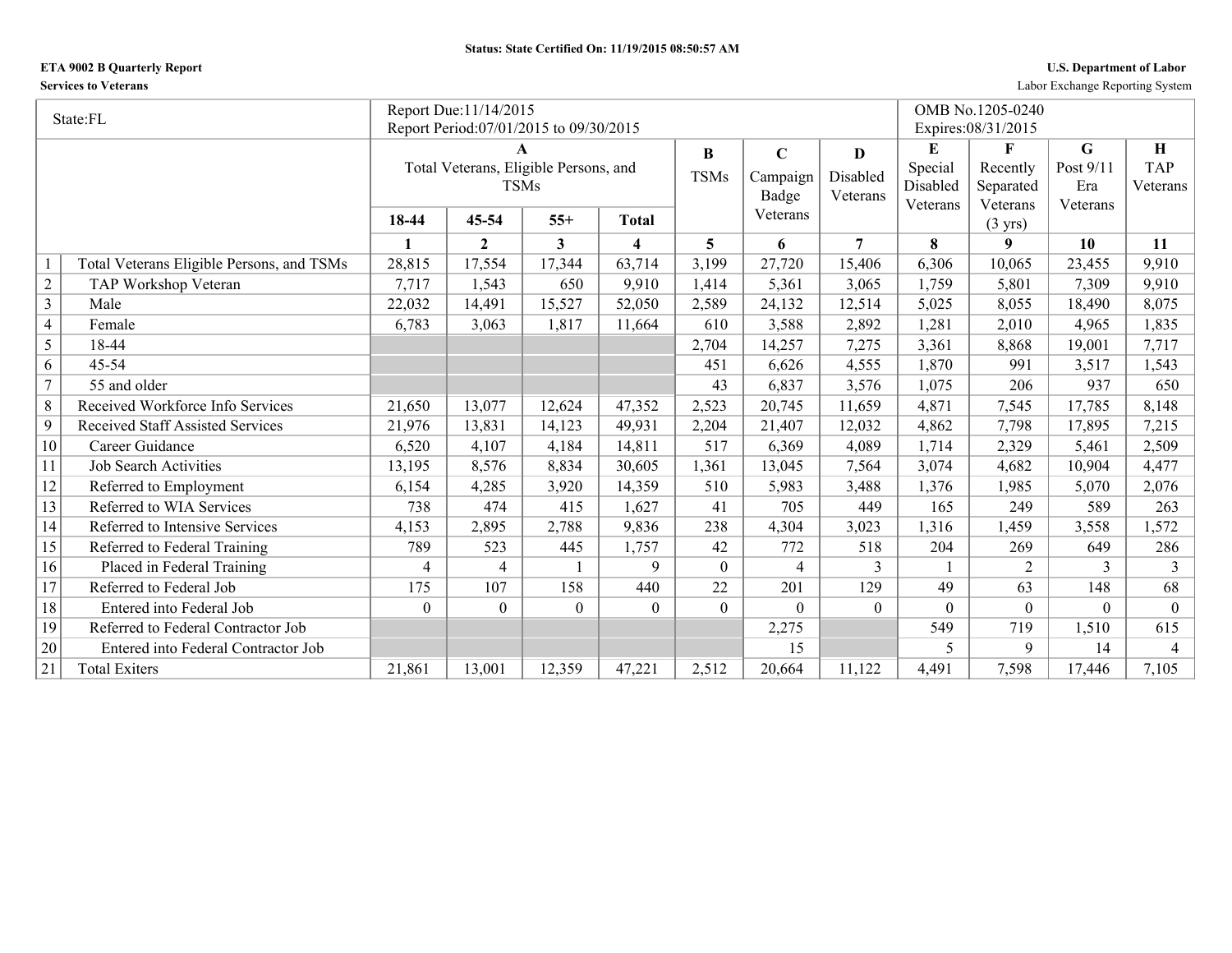## **Status: State Certified On: 11/19/2015 08:51:43 AM**

## **ETA 9002 C Quarterly Report U.S. Department of Labor**

| State: FL                                                  | Report Due: 11/14/2015 | Report Period: 07/01/2015 to 09/30/2015 |                    |         |                                                  |       |                                        |                                                              |                |                 |                              |                                |                                      |                                                        | Expires: 08/31/2015      | OMB No. 1205-0240 |                       |
|------------------------------------------------------------|------------------------|-----------------------------------------|--------------------|---------|--------------------------------------------------|-------|----------------------------------------|--------------------------------------------------------------|----------------|-----------------|------------------------------|--------------------------------|--------------------------------------|--------------------------------------------------------|--------------------------|-------------------|-----------------------|
|                                                            | A                      | в                                       | Hispanic or Latino |         |                                                  |       |                                        | $\overline{D}$<br>Race                                       |                |                 |                              |                                | Education                            |                                                        |                          |                   |                       |
| <b>Exiters</b><br><b>Performance Outcomes</b>              | Total<br>Exiters       | Eligible Claimant                       | Yes                | No.     | American<br>Indian or<br>Alaska<br><b>Native</b> | Asian | <b>Black or</b><br>African<br>American | <b>Native</b><br>Hawaiian<br>or other<br>Pacific<br>Islander | White          | More<br>Than    | <b>One Race  In-School  </b> | Not High<br>School<br>Graduate | High<br>School<br>Graduate<br>or GED | Post<br>Secondary<br>Degree or<br><b>Certification</b> | Persons w/<br>Disability | <b>MSFW</b>       | Dislocated<br>Workers |
|                                                            |                        | $\overline{2}$                          | 3                  |         | 5                                                | -6    |                                        | $\overline{\mathbf{8}}$                                      | $\overline{q}$ | 10 <sup>7</sup> | 11                           | 12                             | 13                                   | 14                                                     | 15                       | 16                | 17                    |
| <b>Entered Employment Numerator</b>                        | 429,890                | 200,577                                 | 110,061            | 298.097 | 5,289                                            | 5,706 | 125,179                                | 2,317                                                        | 234.533        | 6,464           | 51,128                       | 53,659                         | 246,406                              | 122,495                                                | 12,593                   | 13,604            | 90,338                |
| <b>Entered Employment(Youth)</b>                           | 2,367                  | 80                                      | 504                | 1.660   | 43                                               | 25    | 959                                    | 12                                                           | 1,153          | 103             | 1,577                        | 426                            | 475                                  | $\overline{9}$                                         | 54                       | $\overline{21}$   | 28                    |
| <b>Entered Employment</b> (18-44)                          | 285,659                | 120,234                                 | 75,891             | 194,207 | 3,822                                            | 4.001 | 95,803                                 | 1,698                                                        | 141,262        | 5,225           | 43,687                       | 36.304                         | 171,027                              | 72,901                                                 | 7,111                    | 9,635             | 52,071                |
| <b>Entered Employment</b> (45-54)                          | 87,348                 | 47,893                                  | 22,644             | 61,047  | 950                                              | 1.079 | 19,128                                 | 388                                                          | 54,432         | 764             | 4,484                        | 10,466                         | 47,146                               | 29,436                                                 | 3,109                    | 2,203             | 22,447                |
| <b>Entered Employment(55 and over)</b>                     | 54,512                 | 32.369                                  | 11,021             | 41,180  | 473                                              | 600   | 9,286                                  | 219                                                          | 37,686         | 371             | 1.380                        | 6.463                          | 27,754                               | 20,149                                                 | 2,319                    | 1,745             | 15.792                |
| <b>Entered Employment Rate Denominator</b>                 | 664,406                | 301,460                                 |                    |         |                                                  |       |                                        |                                                              |                |                 |                              |                                |                                      |                                                        | 29,785                   | 16,710            | 136,366               |
| <b>Entered Employment Rate</b>                             | 65                     | 67                                      |                    |         |                                                  |       |                                        |                                                              |                |                 |                              |                                |                                      |                                                        | 42                       | 81                | 66                    |
| <b>Employment Retention at Six Mo. Numerator</b>           | 461.744                | 171.182                                 |                    |         |                                                  |       |                                        |                                                              |                |                 |                              |                                |                                      |                                                        |                          | 10.349            |                       |
| <b>Employment Retention at Six Mo. Denominator</b>         | 552,930                | 202,262                                 |                    |         |                                                  |       |                                        |                                                              |                |                 |                              |                                |                                      |                                                        |                          | 14,840            |                       |
| <b>Employment Retention Rate at Six Mo.</b>                | 84                     | 85                                      |                    |         |                                                  |       |                                        |                                                              |                |                 |                              |                                |                                      |                                                        |                          | 70                |                       |
| <b>Six Month Average Earnings Numerator</b>                | 6,065,346,709          | 2,421,237,523                           |                    |         |                                                  |       |                                        |                                                              |                |                 |                              |                                |                                      |                                                        |                          |                   |                       |
| <b>Six Month Average Earnings Denominator</b>              | 461,744                | 171.182                                 |                    |         |                                                  |       |                                        |                                                              |                |                 |                              |                                |                                      |                                                        |                          |                   |                       |
| <b>Six Month Average Earnings Rate</b>                     | 13,136                 | 14,144                                  |                    |         |                                                  |       |                                        |                                                              |                |                 |                              |                                |                                      |                                                        |                          |                   |                       |
| <b>Three Month Median Earnings</b>                         | 4.595                  | 4.942                                   |                    |         |                                                  |       |                                        |                                                              |                |                 |                              |                                |                                      |                                                        |                          |                   |                       |
| <b>Six Month Median Earnings</b>                           | 5,055                  | 5.455                                   |                    |         |                                                  |       |                                        |                                                              |                |                 |                              |                                |                                      |                                                        |                          |                   |                       |
| <b>Entered Employment Rate Follow Work-Info Services</b>   | 65                     |                                         |                    |         |                                                  |       |                                        |                                                              |                |                 |                              |                                |                                      |                                                        |                          |                   |                       |
| <b>Employment Retention Rate Follow Work-Info Services</b> | 84                     |                                         |                    |         |                                                  |       |                                        |                                                              |                |                 |                              |                                |                                      |                                                        |                          |                   |                       |
| <b>Average Earnings Follow Work-Info Services</b>          | 13,245                 |                                         |                    |         |                                                  |       |                                        |                                                              |                |                 |                              |                                |                                      |                                                        |                          |                   |                       |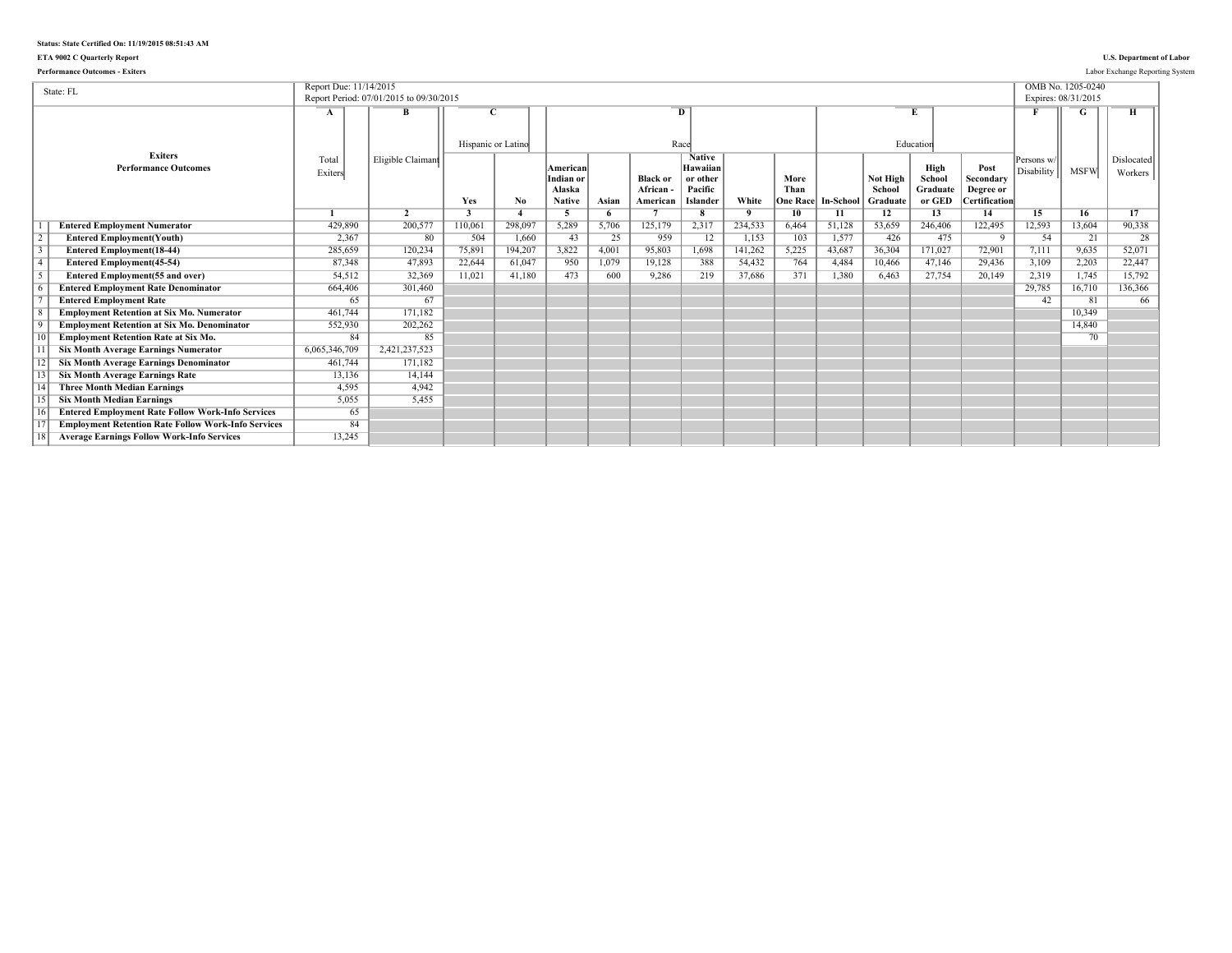## **Status: State Certified On: 11/19/2015 08:52:27 AM**

## **ETA 9002 D Quarterly Report U.S. Department of Labor**

## **Performance Outcomes - Performance Outcomes - Veterans , Eligible Persons and TSMs** Labor Exchange Reporting System

|    | State: FL                                                  | Report Due: 11/14/2015 |                                            |            |             |             |                |                | OMB No. 1205-0240       |                    |             |            |
|----|------------------------------------------------------------|------------------------|--------------------------------------------|------------|-------------|-------------|----------------|----------------|-------------------------|--------------------|-------------|------------|
|    |                                                            |                        | Report Period: 07/01/2015 to 09/30/2015    |            |             |             |                |                | Expires: 08/31/2015     |                    |             |            |
|    |                                                            |                        |                                            |            |             | B           |                | D              | E                       |                    | G.          | Н          |
|    | <b>Veterans, Eligible Persons, and TSMs</b>                |                        | Total Veterans, Eligible Persons, and TSMs |            |             | <b>TSMs</b> | Campaign Badge | Disabled       | <b>Special Disabled</b> | Recently           | Post $9/11$ | <b>TAP</b> |
|    | <b>Performance Outcomes</b>                                |                        |                                            |            |             |             | Veterans       | Veterans       | Veterans                | Separated Veterans | Era         | Veterans   |
|    |                                                            | 18-44                  | 45-54                                      | $55+$      | Total       |             |                |                |                         | $(3 \text{ yrs})$  | Veterans    |            |
|    |                                                            |                        | C                                          | 3          |             |             |                | $\overline{7}$ |                         | $\mathbf{o}$       | 10          | 11         |
|    | <b>Entered Employment Numerator</b>                        | 11,456                 | 6,760                                      | 5,288      | 23,504      | 1,111       | 10.674         | 4,838          | 1,765                   | 4.575              | 9,572       | 3,146      |
|    | <b>Entered Employment (18-44)</b>                          |                        |                                            |            |             | 973         | 6,105          | 2,532          | 1,027                   | 4,144              | 8,121       | 2,581      |
|    | <b>Entered Employment (45-54)</b>                          |                        |                                            |            |             | 127         | 2.441          | 1,442          | 500                     | 375                | 1,221       | 421        |
|    | <b>Entered Employment (55 and over)</b>                    |                        |                                            |            |             | 11          | 2,128          | 864            | 238                     | 56                 | 230         | 144        |
|    | <b>Entered Employment Denominator</b>                      | 17,613                 | 11,066                                     | 11,740     | 40.419      | 1,796       | 18,340         | 9,383          | 3,628                   | 7,406              | 15,134      | 5,235      |
|    | <b>Entered Employment Rate</b>                             | 65                     | 61                                         | 45         | 58          | 62          | 58             | 52             | 49                      | 62                 | 63          | 60         |
|    | <b>Employment Retention at Six Months Numerator</b>        | 13,723                 | 8.599                                      | 6,186      | 28,509      | 1,314       | 12,968         | 5,889          | 2,096                   | 5,172              | 11,074      | 2,176      |
|    | <b>Employment Retention at Six Months Denominator</b>      | 16,414                 | 9.988                                      | 7,495      | 33,898      | 1,568       | 15,456         | 7,087          | 2,546                   | 6,339              | 13,314      | 2,704      |
|    | <b>Employment Retention Rate at Six Months</b>             | 84                     | 86                                         | 83         | 84          | 84          | 84             | 83             | 82                      | 82                 | 83          | 81         |
|    | <b>Entered Employment Follow S-A Services Num.</b>         | 9,361                  | 5.777                                      | 4,563      | 19.701      | 805         | 8,774          | 3,960          | 1,428                   | 3,700              | 7,724       | 2,334      |
|    | <b>Entered Employment Follow S-A Services Den.</b>         | 14,216                 | 9,459                                      | 10,266     | 33,941      | 1,240       | 15,100         | 7,720          | 2,944                   | 5,847              | 12,034      | 3,726      |
|    | <b>Entered Employment Follow S-A Services Rate</b>         | 66                     | 61                                         | 44         | 58          | 65          | 58             | 51             | 49                      | 63                 | 64          | 63         |
|    | <b>Six Month Average Earnings Numerator</b>                | 204, 231, 705          | 149,654,677                                | 91,691,084 | 445,583,918 | 23,454,778  | 214,276,373    | 99,507,875     | 36,426,503              | 75,319,544         | 169,925,802 | 34,340,556 |
|    | <b>Six Month Average Earnings Denominator</b>              | 13,723                 | 8,599                                      | 6,186      | 28,509      | 1.314       | 12,968         | 5,889          | 2,096                   | 5,172              | 11,074      | 2,176      |
|    | <b>Six Month Average Earnings</b>                          | 14,882                 | 17.404                                     | 14,822     | 15,630      | 17,850      | 16,524         | 16,897         | 17,379                  | 14,563             | 15,345      | 15,782     |
|    | <b>Three Month Median Earnings</b>                         | 5,443                  | 6.378                                      | 5.087      | 5.640       | 5,784       | 5.960          | 6.078          | 6,139                   | 4.880              | 5.463       | 4,971      |
|    | <b>Six Month Median Earnings</b>                           | 6,059                  | 6,870                                      | 5,264      | 6,128       | 7,151       | 6,497          | 6,636          | 6,785                   | 5,659              | 6,111       | 6,135      |
|    | <b>Entered Employment Rate Follow Work-Info Services</b>   | 66                     | 62                                         | 46         | 59          | 62          | 59             | 53             | 50                      | 62                 | 64          | 60         |
|    | <b>Employment Retention Rate Follow Work-Info Services</b> | 84                     | 87                                         | 83         | 84          | 84          | 84             | 83             | 83                      | 82                 | 83          | 80         |
| 20 | <b>Average Earnings Follow Work-Info Services</b>          | 14,894                 | 17,483                                     | 14,838     | 15,665      | 17,893      | 16,623         | 17,048         | 17,534                  | 14,616             | 15,349      | 15,723     |
| 21 | <b>Received Credential</b>                                 |                        |                                            | $\Omega$   | $\Omega$    | $\Omega$    | 0              | $\Omega$       | $\Omega$                | 0                  | $\theta$    | $\Omega$   |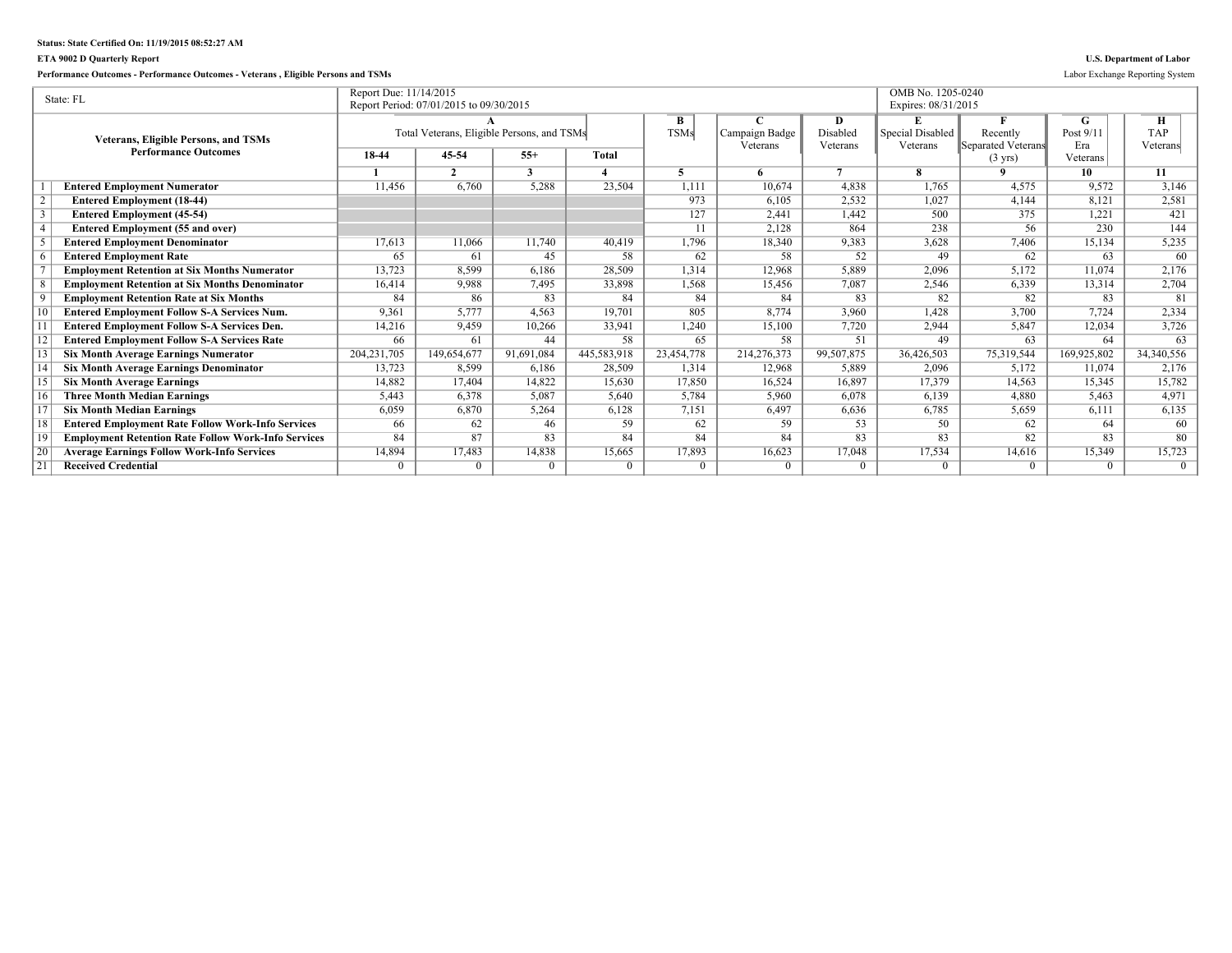# **Status: State Certified On: 11/19/2015 08:53:12 AM**

### **ETA 9002 E Quarterly Report U.S. Department of Labor**

**Services to Participants** Labor Exchange Reporting System

| State: FL |                                                        |                | Report Due: 11/14/2015 | Report Period: 07/01/2015 to 09/30/2015                                                  |                                                                                                      |                                     |                            |                               |                      |                                                                |                                                                              |                                                                     |                       |                                                                |                                               |                                                                                                               |                                                       |                                            |                                                                    |                                                               |                                                                | OMB No. 1205-0240<br>Expires: 08/31/2015                                                |        |                                                                |                                            |
|-----------|--------------------------------------------------------|----------------|------------------------|------------------------------------------------------------------------------------------|------------------------------------------------------------------------------------------------------|-------------------------------------|----------------------------|-------------------------------|----------------------|----------------------------------------------------------------|------------------------------------------------------------------------------|---------------------------------------------------------------------|-----------------------|----------------------------------------------------------------|-----------------------------------------------|---------------------------------------------------------------------------------------------------------------|-------------------------------------------------------|--------------------------------------------|--------------------------------------------------------------------|---------------------------------------------------------------|----------------------------------------------------------------|-----------------------------------------------------------------------------------------|--------|----------------------------------------------------------------|--------------------------------------------|
|           |                                                        |                |                        |                                                                                          | n                                                                                                    |                                     |                            |                               | н                    |                                                                |                                                                              |                                                                     |                       |                                                                |                                               |                                                                                                               |                                                       |                                            |                                                                    |                                                               |                                                                |                                                                                         |        | $\boldsymbol{u}$                                               | X                                          |
|           |                                                        | $O*NE1$<br>soc | 11                     | 13                                                                                       | 15                                                                                                   |                                     | 19                         |                               | 23                   | 25                                                             | 27                                                                           | 29                                                                  | 31                    |                                                                | 35                                            |                                                                                                               | 39                                                    | 41                                         | $\overline{43}$                                                    | 45                                                            | 47                                                             |                                                                                         |        | 53                                                             | 55                                         |
|           |                                                        | Total          | <b>Decupations</b>     | <b>Business</b><br>and<br>Financia<br><b>Management</b> Operations<br><b>Occupations</b> | Computer<br><b>Mathematical Engineering</b><br>Occupations   Occupations   Occupations   Occupations | Architecture Physical and Community | Life.<br>Social<br>Science | and Social<br><b>Services</b> | Legal<br>)ccupations | Education<br>Training.<br>and<br>Library<br><b>Occupations</b> | Arts, Design.<br><b>Entertainment</b><br>Sports, and<br>Media<br>Occupations | Healthcare<br>Practitioner<br>and<br>Technical<br><b>Ccupations</b> | Healthcare<br>Support | Protective<br><b>Service</b><br><b>Occupations</b> Occupations | Food<br>Prenaration<br>and Servins<br>Related | <b>Building and</b><br><b>Grounds</b><br><b>Cleaning</b> and<br>Maintenance<br><b>Occupations</b> Occupations | Personal<br>Care and<br><b>Service</b><br>Occupations | Sales and<br>Related<br><b>Occupations</b> | Office and<br>dministrativ<br><b>Support</b><br><b>Occupations</b> | Farming,<br>Fishing,<br>and<br>Forestry<br><b>Occupation:</b> | Construction<br>and<br><b>Extraction</b><br><b>Occupations</b> | Installation.<br>Maintenance<br>and Repair Production<br><b>Occupations Occupations</b> |        | <b>Transportation</b><br>and Material<br>Moving<br>Occupations | Military<br>Specific<br><b>Occupations</b> |
|           | <b>Total Openings Received</b>                         | 278.247        | 12,293                 | 10,725                                                                                   | 11.066                                                                                               | 5,024                               | 1.659                      | 4.101                         | 642                  | 4.404                                                          | 2.677                                                                        | 16,253                                                              | 7.334                 | 7.063                                                          | 14,362                                        | 13,153                                                                                                        | 6.651                                                 | 17.607                                     | 40.591                                                             | 54.136                                                        | 9.938                                                          | 8.947                                                                                   | 12,427 | 17.093                                                         | 101                                        |
|           | Agriculture, Forestry, Fishing, and Hunting            | 53.706         | 141                    | 84                                                                                       |                                                                                                      |                                     | 45                         |                               |                      |                                                                |                                                                              |                                                                     |                       |                                                                |                                               | 2 <sup>s</sup>                                                                                                | 138                                                   | 14                                         | 105                                                                | 52.420                                                        | $\Omega$                                                       | 50                                                                                      | 39     | 630                                                            |                                            |
| 21        | Mining                                                 | 397            | 45                     | 38                                                                                       | 13                                                                                                   | 104                                 |                            |                               |                      |                                                                |                                                                              |                                                                     |                       |                                                                |                                               |                                                                                                               |                                                       |                                            | 26                                                                 |                                                               | 21                                                             | 49                                                                                      | 51     | 31                                                             |                                            |
| 22        | <b>Utilities</b>                                       | 724            | 44                     | 25                                                                                       | 55                                                                                                   | 48                                  |                            |                               |                      |                                                                |                                                                              |                                                                     |                       |                                                                |                                               | 12                                                                                                            |                                                       | 36                                         | 112                                                                |                                                               | 56                                                             | 153                                                                                     | 65     | 96                                                             |                                            |
| 23        | Construction                                           | 10.428         | 666                    | 220                                                                                      | 49                                                                                                   | 392                                 | 11                         |                               |                      | 14                                                             | $\overline{22}$                                                              | 16                                                                  | $\theta$              | 24                                                             |                                               | 100                                                                                                           |                                                       | 279                                        | 749                                                                |                                                               | 5.424                                                          | 1.250                                                                                   | 470    | 724                                                            |                                            |
| $31 - 33$ | Manufacturing                                          | 16.451         | 1.430                  | 924                                                                                      | 650                                                                                                  | 1.243                               | 233                        | 12                            | 21                   | 49                                                             | 217                                                                          | 467                                                                 | 43                    | 19                                                             | 86                                            | 199                                                                                                           |                                                       | 1.317                                      | 2.134                                                              | 19                                                            | 493                                                            | 1.238                                                                                   | 4.342  | 1.278                                                          | 25                                         |
| 42        | <b>Wholesale Trade</b>                                 | 7.221          | 431                    | 634                                                                                      | 296                                                                                                  | 117                                 | 30                         |                               |                      |                                                                | 68                                                                           | 160                                                                 | 73                    |                                                                |                                               | 38                                                                                                            | 10                                                    | 897                                        | 1.568                                                              | 210                                                           | 56                                                             | 571                                                                                     | 922    | 1.116                                                          |                                            |
| 44-45     | <b>Retail Trade</b>                                    | 11.974         | 487                    | 300                                                                                      | 241                                                                                                  | 37                                  | 13                         |                               | 19                   |                                                                | 158                                                                          | 101                                                                 |                       | 47                                                             | 227                                           | 78                                                                                                            |                                                       | 5.715                                      | 2,272                                                              | 50                                                            | 83                                                             | 482                                                                                     | 443    | 1.185                                                          |                                            |
| 48-49     | <b>Transportation and Warehousing</b>                  | 9.511          | 450                    | 412                                                                                      | 275                                                                                                  | 145                                 | 24                         |                               |                      | 13                                                             | 18                                                                           | 20                                                                  |                       | 76                                                             | 28                                            | 57                                                                                                            |                                                       | 203                                        | 1.647                                                              | 33                                                            | 36                                                             | 441                                                                                     | 251    | 5,323                                                          | 17                                         |
| 51        | Information                                            | 7.982          | 368                    | 1.415                                                                                    | 826                                                                                                  | 117                                 | 18                         |                               | 15                   | 23                                                             | 386                                                                          | 207                                                                 |                       |                                                                | 52                                            |                                                                                                               |                                                       | 753                                        | 3.348                                                              |                                                               | 87                                                             | 196                                                                                     | 31     | 107                                                            |                                            |
| 52        | <b>Finance and Insurance</b>                           | 8155           | 757                    | 794                                                                                      | 1.003                                                                                                | 29                                  | 16                         | 110                           | 87                   |                                                                | 64                                                                           | 399                                                                 | 85                    |                                                                | 12                                            | 16                                                                                                            |                                                       | 939                                        | 2,721                                                              |                                                               |                                                                | 15                                                                                      | 48     | 27                                                             |                                            |
| 53        | <b>Real Estate and Rental and Leasing</b>              | 3.446          | 519                    | 201                                                                                      | 58                                                                                                   | 59                                  |                            |                               | 10                   | 10                                                             | 22                                                                           | $-40$                                                               | 84                    | 46                                                             | 184                                           | 438                                                                                                           | 39                                                    | 217                                        | 654                                                                |                                                               | 47                                                             | 516                                                                                     | 41     | 249                                                            |                                            |
| 54        | <b>Professional, Scientific and Technical Services</b> | 16.832         | 1,208                  | 1.684                                                                                    | 4.279                                                                                                | 1,860                               | 362                        | 65                            | 271                  | 150                                                            | 516                                                                          | 151                                                                 | 74                    | 70                                                             | 145                                           | 278                                                                                                           | 15                                                    | 1,107                                      | 2,712                                                              |                                                               | 312                                                            | 475                                                                                     | 798    | 251                                                            |                                            |
| 55        | <b>Management of Companies and Enterprises</b>         | 605            | 70                     | 136                                                                                      | 31                                                                                                   |                                     |                            |                               |                      |                                                                |                                                                              |                                                                     | $\theta$              |                                                                |                                               | 36                                                                                                            | 16                                                    | 26                                         | 157                                                                |                                                               | $\alpha$                                                       | 52                                                                                      | 21     | 12                                                             |                                            |
| 56        | Admin. And Spt. Waste Mgt. And Remediation Services    | 47.866         | 2,093                  | 1,223                                                                                    | 1.246                                                                                                | 442                                 | 412                        | 212                           |                      | 239                                                            | 265                                                                          | 1,428                                                               | 133                   | 4,196                                                          | 886                                           | 7,351                                                                                                         | 626                                                   | 3.771                                      | 13,100                                                             | 176                                                           | 2.610                                                          | 1.087                                                                                   | 3,423  | 2.857                                                          |                                            |
| 61        | <b>Educational Services</b>                            | 7.182          | 655                    | 235                                                                                      | 300                                                                                                  | 39                                  | 58                         | 337                           |                      | 2.895                                                          | 165                                                                          | 87                                                                  | 46                    | 57                                                             | 136                                           | 310                                                                                                           | 192                                                   | 88                                         | 915                                                                |                                                               | 50                                                             | 150                                                                                     | 103    | 361                                                            |                                            |
| 62        | <b>Health Care and Social Assistance</b>               | 33.015         | 1,324                  | 543                                                                                      | 249                                                                                                  | 64                                  | 210                        | 2,620                         | 21                   | 667                                                            | 138                                                                          | 12,772                                                              | 6.672                 | 152                                                            | 928                                           | 695                                                                                                           | 1.090                                                 | 427                                        | 3,466                                                              |                                                               | 19                                                             | 317                                                                                     | 98     | 541                                                            |                                            |
| 71        | Arts, Entertainment, and Recreation                    | 8.519          | 91                     | 58                                                                                       | 1.015                                                                                                |                                     |                            |                               | $\Omega$             |                                                                | 441                                                                          |                                                                     |                       | 96                                                             | 3.466                                         | 183                                                                                                           | 2.182                                                 | 506                                        | 260                                                                |                                                               | 12                                                             | 70                                                                                      | 46     | 52                                                             |                                            |
| 72        | <b>Accommodation and Food Services</b>                 | 15.938         | 708                    | 152                                                                                      | 37                                                                                                   | 32                                  |                            |                               |                      |                                                                | 33                                                                           |                                                                     | 17                    | 212                                                            | 7,952                                         | 2.639                                                                                                         | 579                                                   | 777                                        | 1.683                                                              |                                                               | 28                                                             | 457                                                                                     | 343    | 256                                                            |                                            |
| 81        | <b>Other Services</b>                                  | 7.890          | 372                    | 256                                                                                      | 148                                                                                                  | 105                                 | 27                         | 414                           |                      | 78                                                             | 52                                                                           | 208                                                                 | 55                    | 109                                                            | 130                                           | 387                                                                                                           | 1376                                                  | 423                                        | 977                                                                | 486                                                           | 183                                                            | 780                                                                                     | 605    | 711                                                            |                                            |
| 92        | <b>Public Administration</b>                           | 10.405         | 434                    | 391                                                                                      | 294                                                                                                  | 173                                 | 172                        | 295                           | 64                   | 223                                                            | 96                                                                           | 175                                                                 | 27                    | 1.926                                                          | 109                                           | 306                                                                                                           | 329                                                   | 109                                        | 1.985                                                              | 706                                                           | 404                                                            | 598                                                                                     | 287    | 1.286                                                          |                                            |
|           | <b>Federal Contractor Job Listings</b>                 | 78.626         |                        |                                                                                          |                                                                                                      |                                     |                            |                               |                      |                                                                |                                                                              |                                                                     |                       |                                                                |                                               |                                                                                                               |                                                       |                                            |                                                                    |                                                               |                                                                |                                                                                         |        |                                                                |                                            |
|           | <b>Federal Contractors</b>                             | 2.993          |                        |                                                                                          |                                                                                                      |                                     |                            |                               |                      |                                                                |                                                                              |                                                                     |                       |                                                                |                                               |                                                                                                               |                                                       |                                            |                                                                    |                                                               |                                                                |                                                                                         |        |                                                                |                                            |
|           | <b>Total Employers</b>                                 | 22,825         |                        |                                                                                          |                                                                                                      |                                     |                            |                               |                      |                                                                |                                                                              |                                                                     |                       |                                                                |                                               |                                                                                                               |                                                       |                                            |                                                                    |                                                               |                                                                |                                                                                         |        |                                                                |                                            |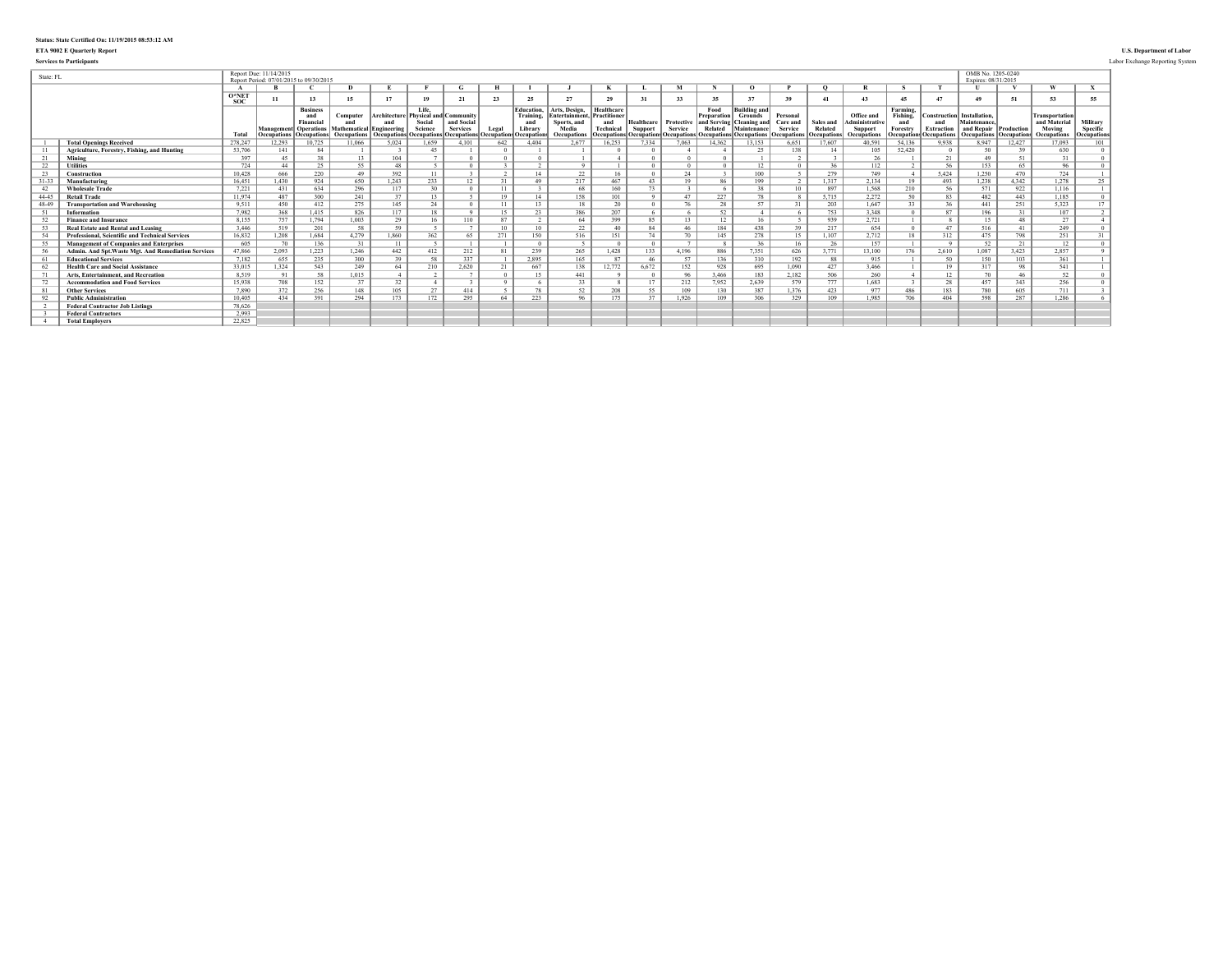**Status: State Certified On: 11/19/2015 08:54:58 AM** 

## **ETA 9002 EUC Quarterly Report U.S. Department of Labor**

**Priority of Service** Labor Exchange Reporting System

| State: FL      | Report Due: 11/14/2015                                | OMB No. 1205-0240<br>Expires: 08/31/2015     |                                                                    |
|----------------|-------------------------------------------------------|----------------------------------------------|--------------------------------------------------------------------|
|                | <b>Current Reporting Period Ending:</b><br>09/30/2015 | <b>Total EUC RES/REA</b><br><b>Claimants</b> | Veterans, Eligible Persons, TSMs Who<br><b>Receive EUC RES/REA</b> |
|                | <b>Total Participants</b>                             | 82,010                                       | 5,643                                                              |
| $\overline{2}$ | <b>Interstate</b>                                     | $\Omega$                                     | $\theta$                                                           |
| 3              | <b>Male</b>                                           | 36,809                                       | 4,736                                                              |
| $\overline{4}$ | Female                                                | 45,201                                       | 907                                                                |
| 5              | Adult (18 and over)                                   | 82,007                                       | 5,643                                                              |
| 6              | $18 - 44$                                             | 40,753                                       | 1,865                                                              |
| 7              | $45 - 54$                                             | 21,268                                       | 1,643                                                              |
| 8              | 55 and over                                           | 19,986                                       | 2,135                                                              |
| 9              | <b>Total Exiters</b>                                  | 64,036                                       | 4,198                                                              |
| 10             | <b>Entered Employment Numerator</b>                   | 45,263                                       | 2,799                                                              |
| 11             | <b>Entered Employment (Youth)</b>                     | 5                                            | $\theta$                                                           |
| 12             | <b>Entered Employment (18-44)</b>                     | 24,920                                       | 1,096                                                              |
| 13             | <b>Entered Employment (45-54)</b>                     | 12,020                                       | 850                                                                |
| 14             | <b>Entered Employment (55 and over)</b>               | 8,317                                        | 853                                                                |
| 15             | <b>Entered Employment Rate</b>                        | 60                                           | 54                                                                 |
| 16             | <b>Employment Retention at Six Mo. Numerator</b>      | 61,753                                       | 3,763                                                              |
| 17             | <b>Employment Retention at Six Mo. Denominator</b>    | 74,939                                       | 4,574                                                              |
| 18             | <b>Employment Retention Rate at Six Mo.</b>           | 82                                           | 82                                                                 |
| 19             | <b>Six Month Average Earnings</b>                     | 11,977                                       | 13,621                                                             |
|                | <b>Staff-Assisted Service Distribution</b>            |                                              |                                                                    |
| 20             | <b>Received Staff-Assisted Services</b>               | 68,694                                       | 4,653                                                              |
| 21             | <b>Career Guidance</b>                                | 15,264                                       | 1,208                                                              |
| 22             | <b>Job Search Activities</b>                          | 41,116                                       | 2,855                                                              |
| 23             | <b>Referred to Employment</b>                         | 14,779                                       | 1,209                                                              |
| 24             | <b>Referred to WIA Services</b>                       | 1,205                                        | 106                                                                |
| 25             | <b>Received Workforce Info Services</b>               | 54,349                                       | 3,869                                                              |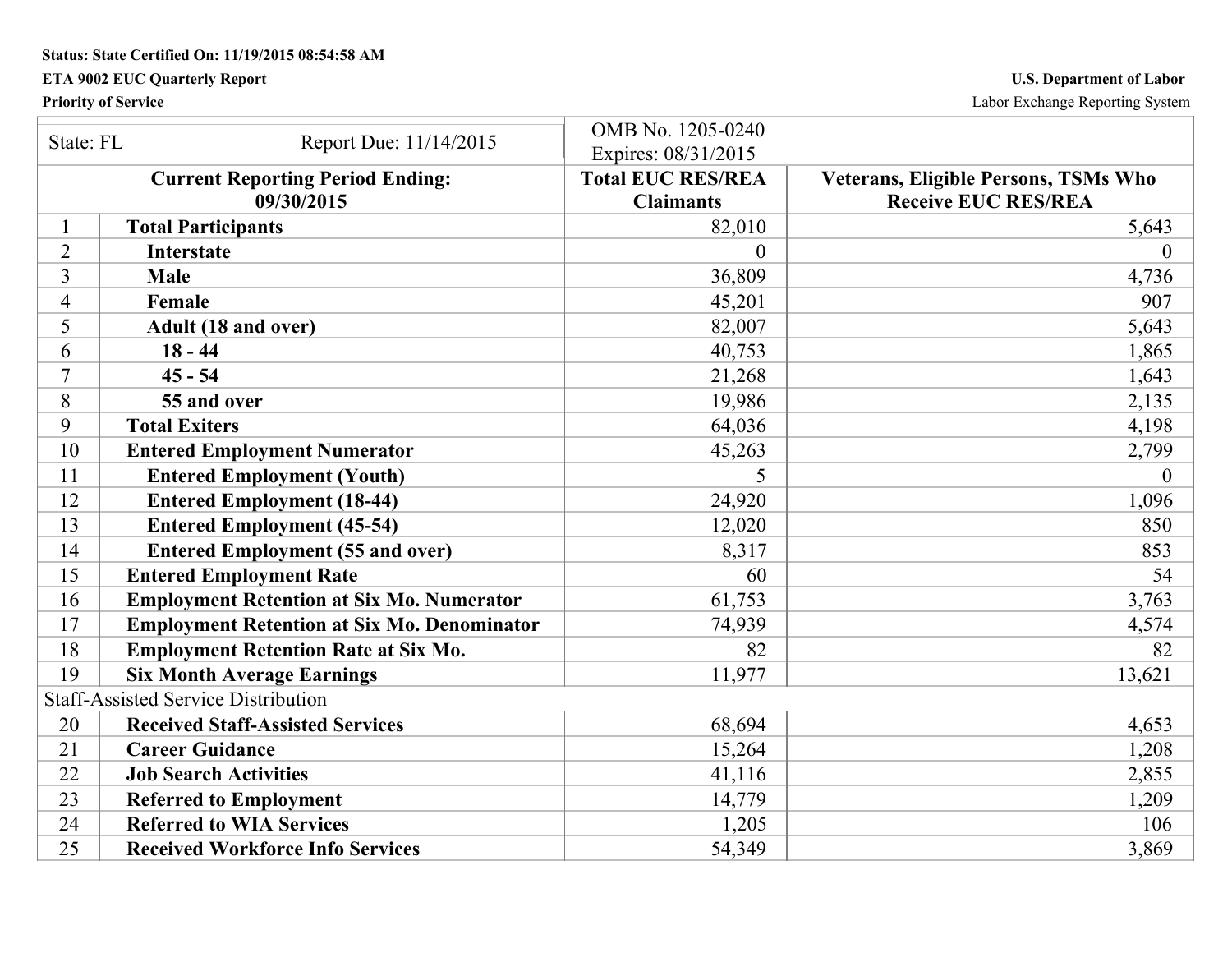# **Status: State Certified On: 11/19/2015 08:54:16 AM ETA 9002 F Quarterly Report U.S. Department of Labor**

**Priority of Service** Labor Exchange Reporting System

|   | State: FL                                                                                | <b>Report Due:</b><br>11/14/2015 |                          | OMB No.<br>1205-0240<br>Expires:<br>08/31/2015 |                     |
|---|------------------------------------------------------------------------------------------|----------------------------------|--------------------------|------------------------------------------------|---------------------|
|   | <b>Current Reporting Period Ending:</b>                                                  | <b>Current Quarter</b>           |                          | <b>Cumulative Four</b><br><b>Quarters</b>      |                     |
|   | 09/30/2015                                                                               | <b>Total</b>                     | Percent<br><b>Served</b> | <b>Total</b>                                   | Percent  <br>Served |
|   | <b>Covered Entrants Who Reached the End of the Entry Period</b>                          | 7,620                            | 100                      | 35,540                                         | 100                 |
| 2 | <b>Covered Entrants Who Received a Service During the Entry Period</b>                   | 7,506                            | 99                       | 35,066                                         | 99                  |
|   | Covered Entrants Who Received a Staff-Assisted Service During the Entry<br><b>Period</b> | 4,793                            | 63                       | 21,961                                         | 62                  |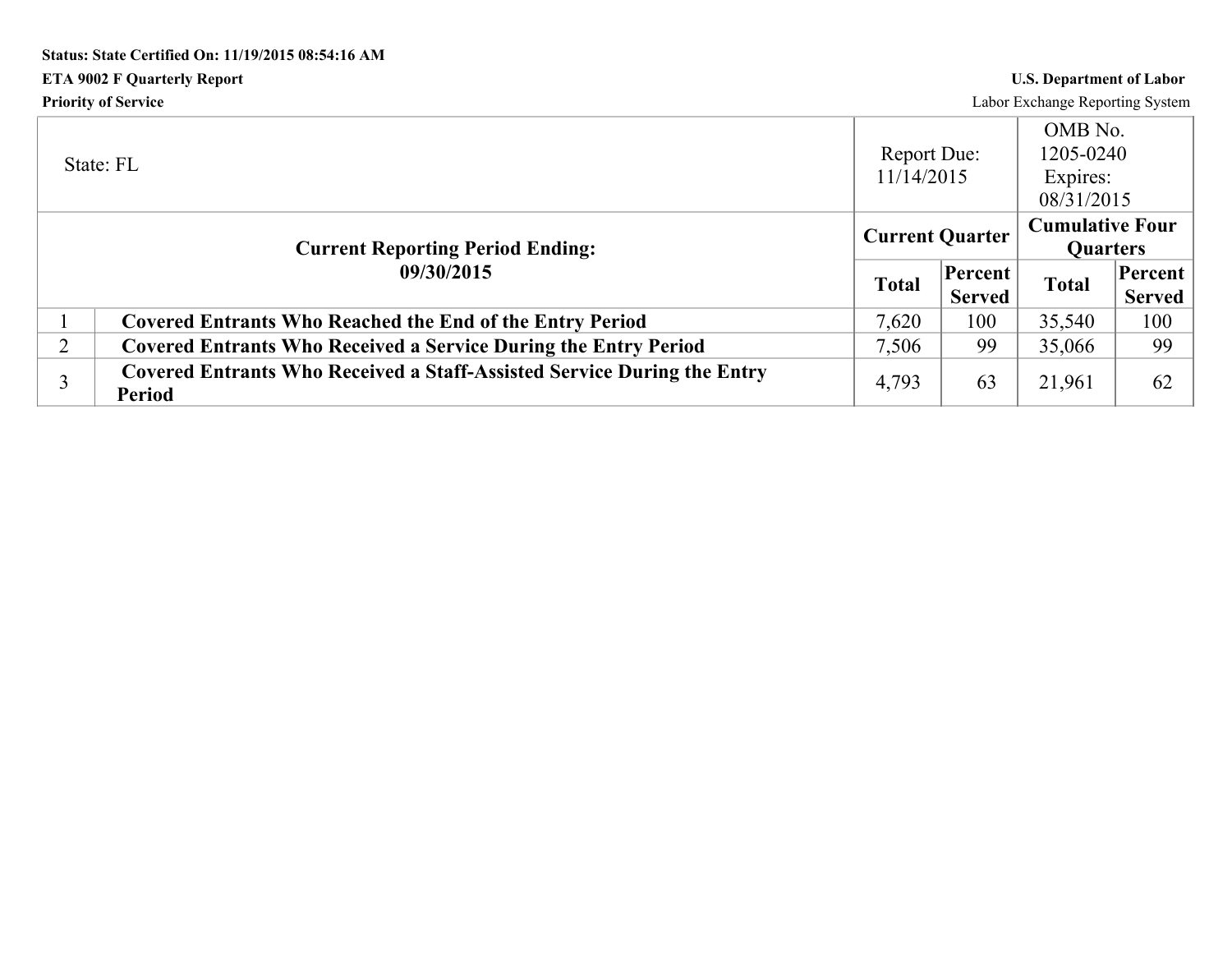Veterans' Employment and Training Service

| <b>State: FL</b> |                                                                            | Report Due: 11/14/2015 | Report Period: 07/01/2015 to 09/30/2015 |                                                            |                           |                           |                                      |                                                | OMB Approval No. 1205-0240<br>Expiration Date: 08/31/2015 |                           |                                             |
|------------------|----------------------------------------------------------------------------|------------------------|-----------------------------------------|------------------------------------------------------------|---------------------------|---------------------------|--------------------------------------|------------------------------------------------|-----------------------------------------------------------|---------------------------|---------------------------------------------|
|                  |                                                                            | $\mathbf{A}$<br>Total  | $\mathbf B$<br><b>TSMs</b>              | $\mathcal{C}$<br>Total<br>Veterans and<br>Eligible Persons | D<br>Campaign<br>Veterans | E<br>Disabled<br>Veterans | F<br>Special<br>Disabled<br>Veterans | G<br>Recently<br>Separated<br>Veterans (3 yrs) | H<br>Female<br>Veterans                                   | I<br>Homeless<br>Veterans | $\mathbf I$<br>Post 9-11<br>Era<br>Veterans |
| -1               | <b>Total Participants</b>                                                  | 19,905                 | 459                                     | 17,788                                                     | 8,096                     | 5,359                     | 2,199                                | 2,879                                          | 2,592                                                     | 1,905                     | 6,245                                       |
| 2                | Male                                                                       | 16,615                 | 382                                     | 14,991                                                     | 7,138                     | 4,423                     | 1,775                                | 2,334                                          |                                                           | 1,668                     | 5,003                                       |
| $\mathfrak{Z}$   | Female                                                                     | 3,290                  | 77                                      | 2,797                                                      | 958                       | 936                       | 424                                  | 545                                            |                                                           | 237                       | 1,242                                       |
| $\overline{4}$   | 18-44                                                                      | 8,165                  | $\overline{371}$                        | 7,069                                                      | 4,006                     | 2,411                     | 1,135                                | 2,489                                          | 1,435                                                     | 665                       | 5,007                                       |
| 5                | 45-54                                                                      | 5,915                  | 80                                      | 5,372                                                      | 1,886                     | 1,614                     | 651                                  | 314                                            | 773                                                       | 737                       | 978                                         |
| 6                | 55 And Over                                                                | 5,823                  | $\overline{8}$                          | 5,347                                                      | 2,204                     | 1,334                     | 413                                  | $\overline{76}$                                | 384                                                       | 503                       | 260                                         |
| $\tau$           | <b>Total Exiters</b>                                                       | 15,156                 | 379                                     | 13,410                                                     | 6,156                     | 3,841                     | 1,491                                | 2,204                                          | 1,933                                                     | 1,179                     | 4,720                                       |
|                  | a Services Provided                                                        |                        |                                         |                                                            |                           |                           |                                      |                                                |                                                           |                           |                                             |
| 8                | <b>Received Staff Assisted</b><br>Services                                 | 8,478                  | 192                                     | 7,461                                                      | 3,503                     | 2,923                     | 1,326                                | 1,258                                          | 1,147                                                     | 1,166                     | 3,014                                       |
| $\mathbf{Q}$     | <b>Attended TAP Employment</b><br>Workshop                                 | $\theta$               | $\overline{0}$                          | $\theta$                                                   | $\theta$                  | $\theta$                  | $\theta$                             | $\theta$                                       | $\Omega$                                                  | $\theta$                  | $\theta$                                    |
| 10               | <b>Received Career Guidance</b>                                            | 3,943                  | 90                                      | 3,479                                                      | 1,630                     | 1,442                     | 671                                  | 589                                            | 549                                                       | 634                       | 1,427                                       |
| 11               | Received Intensive Services                                                | 6,323                  | 149                                     | 5,602                                                      | 2,655                     | 2,276                     | 1,047                                | 957                                            | 853                                                       | 956                       | 2,303                                       |
| 12               | Referred to Federal Training                                               | 919                    | 9                                       | 828                                                        | 383                       | 307                       | 134                                  | 130                                            | 120                                                       | 164                       | 322                                         |
| 13               | Received Job Search<br>Activities                                          | 4,156                  | 91                                      | 3,764                                                      | 1,740                     | 1,486                     | 672                                  | 618                                            | 597                                                       | 684                       | 1,488                                       |
| 14               | Referred to Employment                                                     | 3,036                  | 61                                      | 2,699                                                      | 1,242                     | 1,038                     | 460                                  | 397                                            | 441                                                       | 464                       | 1,010                                       |
| 15               | Referred to Federal Job                                                    | 152                    | $\overline{3}$                          | 139                                                        | $\overline{71}$           | $\overline{59}$           | 24                                   | 24                                             | 18                                                        | $\overline{23}$           | 55                                          |
| 16               | Referred to Federal Contractor<br>Job                                      |                        |                                         |                                                            | 667                       |                           | 253                                  | 195                                            |                                                           |                           |                                             |
|                  | <b>b. Results And Outcomes</b>                                             |                        |                                         |                                                            |                           |                           |                                      |                                                |                                                           |                           |                                             |
| 17               | <b>Entered Employment Following</b><br>Staff Assisted Services Num.        |                        | 297                                     | 9,781                                                      | 4,459                     | 2,161                     | 786                                  | 1,892                                          | 1,381                                                     | 600                       | 3,782                                       |
| 18               | <b>Entered Employment Following</b><br>Staff Assisted Services Den.        |                        | 447                                     | 17,493                                                     | 7,922                     | 4,337                     | 1,663                                | 3,015                                          | 2,421                                                     | 1,218                     | 5,988                                       |
| 19               | <b>Entered Employment Following</b><br><b>Staff Assisted Services Rate</b> |                        | 66                                      | 56                                                         | 56                        | 50                        | 47                                   | 63                                             | 57                                                        | 49                        | 63                                          |
| 20               | <b>Entered Employment Following</b><br>Intensive Services Num.             |                        | 81                                      | 2,144                                                      | 1,048                     | 685                       | 283                                  | 409                                            | 360                                                       | 219                       | 900                                         |
| 21               | <b>Entered Employment Following</b><br>Intensive Services Den.             |                        | 121                                     | 3,723                                                      | 1,793                     | 1,332                     | 573                                  | 671                                            | 592                                                       | 422                       | 1,433                                       |
| 22               | <b>Entered Employment Following</b><br>Intensive Services Rate             |                        | 67                                      | 58                                                         | 58                        | 51                        | 49                                   | 61                                             | 61                                                        | 52                        | 63                                          |
| 23               | Employment Retention at Six<br>Months Numerator                            |                        | 415                                     | 12,232                                                     | 5,573                     | 2,631                     | 950                                  | 2,212                                          | 1,778                                                     | 484                       | 4,589                                       |
| 24               | Employment Retention at Six<br>Months Denominator                          |                        | 497                                     | 14,591                                                     | 6,712                     | 3,233                     | 1,187                                | 2,728                                          | 2,111                                                     | 644                       | 5,575                                       |
| 25               | Employment Retention at Six<br>Months Rate                                 |                        | 84                                      | 84                                                         | 83                        | 81                        | 80                                   | 81                                             | 84                                                        | 75                        | 82                                          |
| 26               | Six Month Average Earnings<br>Numerator                                    |                        | 7,427,993                               | 184,489,942                                                | 88,319,195                | 42,411,171                | 15,503,364                           | 31,761,518                                     | 24,142,264                                                | 4,740,924                 | 68, 843, 472                                |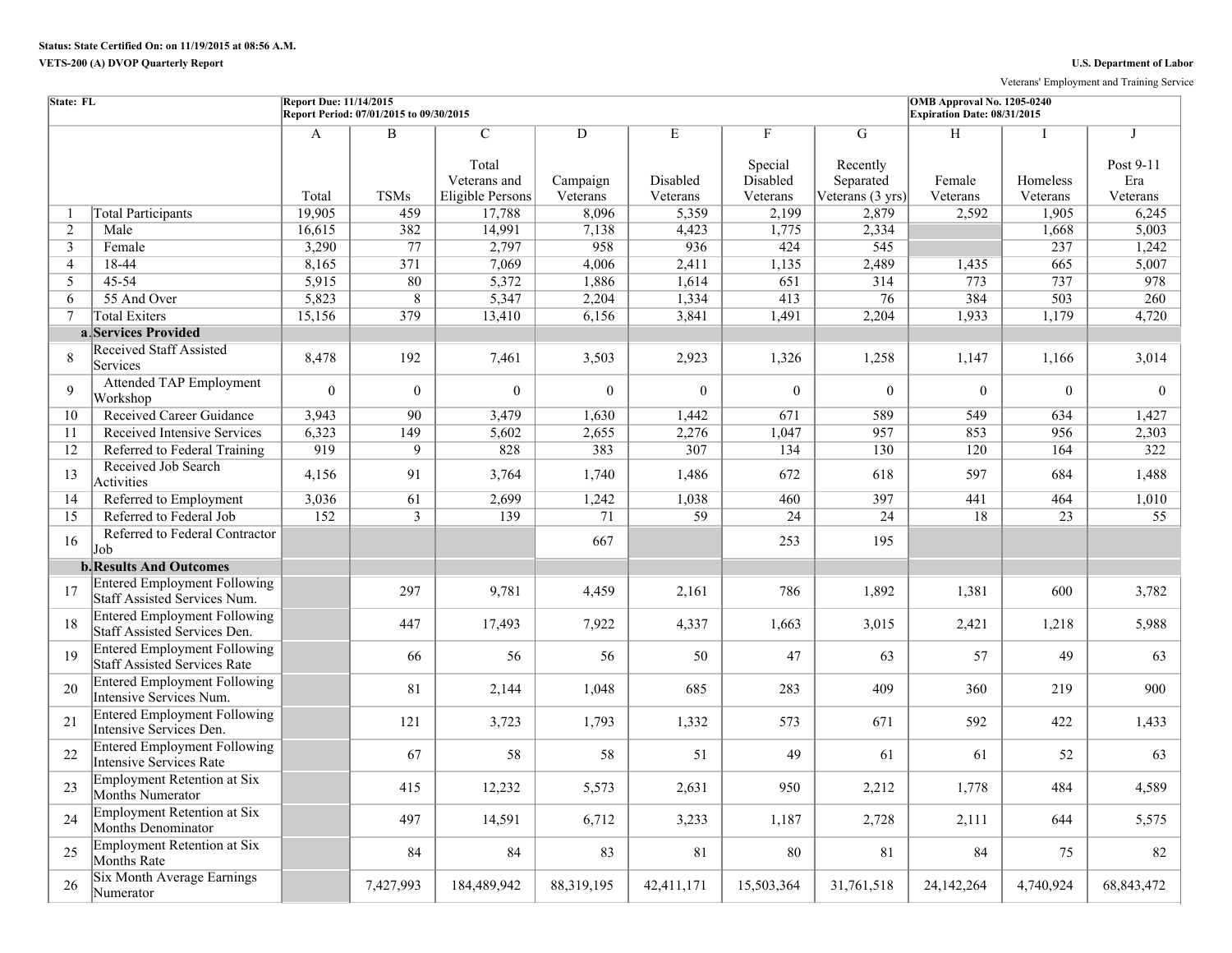|    | Six Month Average Earnings<br>Denominator | 415   | 12,232 | 5,573  | 2,631  | 950    | 2,212  | 1,778  | 484   | 4,589    |
|----|-------------------------------------------|-------|--------|--------|--------|--------|--------|--------|-------|----------|
| 28 | Six Months Average Earnings               | 7,899 | 15.083 | 15,848 | 16,120 | 16,319 | 14,359 | 13,578 | 9,795 | 15,002   |
| 29 | Three Month Median Earnings               | 6,416 | 5,600  | 5,810  | 5,858  | 5,910  | 4,998  | 5,274  | 3,613 | 5,458    |
| 30 | Six Month Median Earnings                 | 7,498 | 5,976  | 6,238  | 6,460  | 6,612  | 5,694  | 5,782  | 3,745 | 6,007    |
| 31 | <b>Federal Training Placements</b>        |       |        |        |        |        |        |        |       |          |
| 32 | Entered into Federal Job                  |       |        |        |        |        |        |        |       | $\Omega$ |
| 33 | Entered into Contractor Job               |       |        |        |        |        |        |        |       |          |
| 34 | Received Credential                       |       |        |        |        |        |        | 0      |       | $\Omega$ |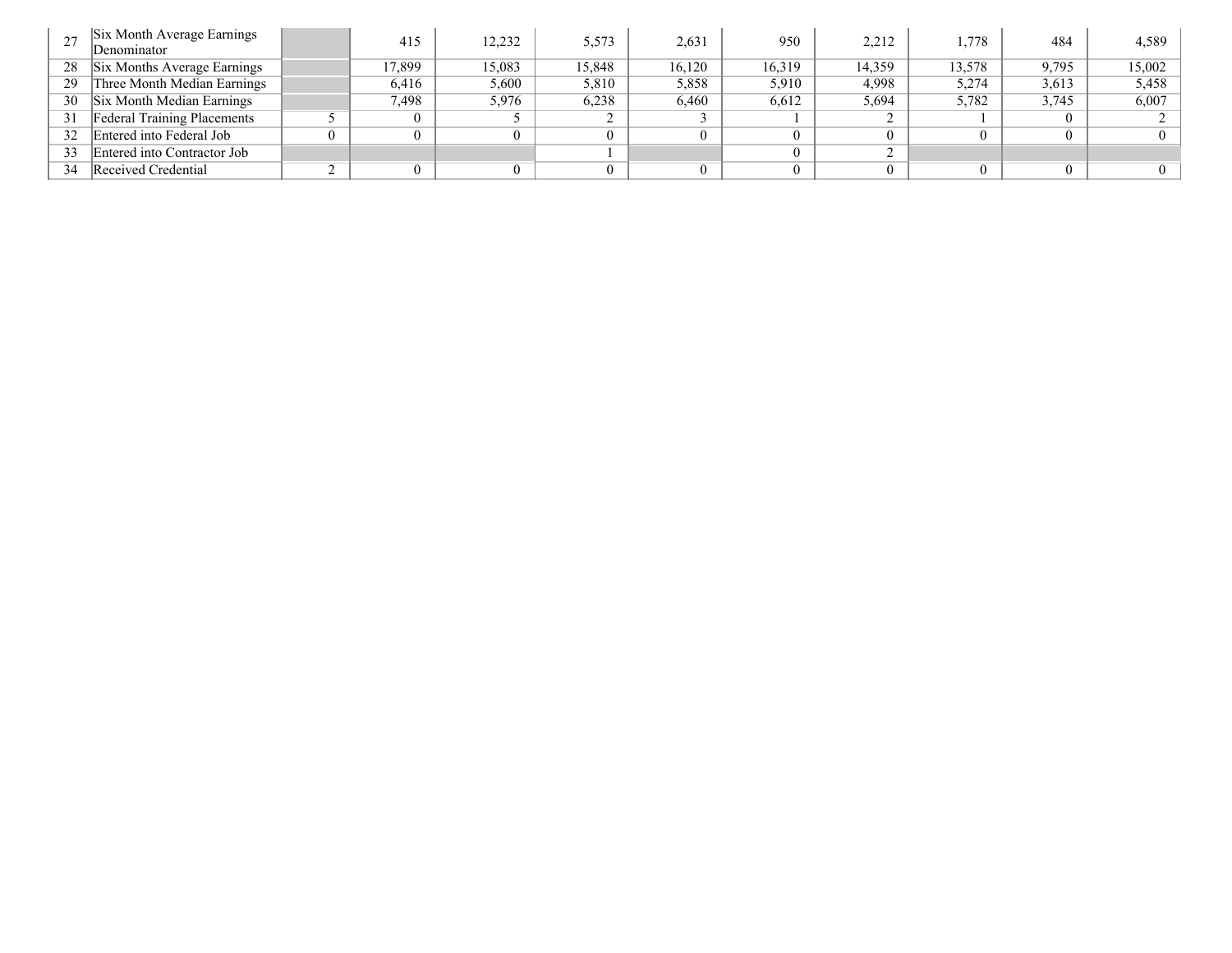Veterans' Employment and Training Service

| State: FL      |                                                                            | <b>Report Due: 11/14/2015</b> | Report Period: 07/01/2015 to 09/30/2015 |                                                             |                           |                           |                                      |                                                          | OMB Approval No. 1205-0240<br>Expiration Date: 08/31/2015 |                      |                                   |
|----------------|----------------------------------------------------------------------------|-------------------------------|-----------------------------------------|-------------------------------------------------------------|---------------------------|---------------------------|--------------------------------------|----------------------------------------------------------|-----------------------------------------------------------|----------------------|-----------------------------------|
|                |                                                                            | $\mathbf{A}$<br>Total         | $\overline{\mathbf{B}}$<br><b>TSMs</b>  | $\overline{C}$<br>Total<br>Veterans and<br>Eligible Persons | D<br>Campaign<br>Veterans | E<br>Disabled<br>Veterans | F<br>Special<br>Disabled<br>Veterans | G<br>Recently<br>Separated<br>Veterans $(3 \text{ yrs})$ | H<br>Female<br>Veterans                                   | Homeless<br>Veterans | J<br>Post 9-11<br>Era<br>Veterans |
| -1             | <b>Total Participants</b>                                                  | 9,087                         | 202                                     | 8,286                                                       | 3,616                     | 1,874                     | 650                                  | 1,245                                                    | 1,144                                                     | 513                  | 2,511                             |
| $\overline{2}$ | Male                                                                       | 7.620                         | 172                                     | 7,013                                                       | 3,209                     | 1,559                     | 539                                  | 1,026                                                    |                                                           | 462                  | 2.015                             |
| 3              | Female                                                                     | 1,467                         | $\overline{30}$                         | 1,273                                                       | 407                       | $\overline{315}$          | 111                                  | $\overline{219}$                                         |                                                           | 51                   | 496                               |
| $\overline{4}$ | 18-44                                                                      | 3,495                         | 164                                     | 3,061                                                       | 1,652                     | 795                       | 301                                  | 1,026                                                    | 613                                                       | 169                  | 1,984                             |
| 5              | 45-54                                                                      | 2,708                         | $\overline{36}$                         | 2,523                                                       | 812                       | 581                       | 213                                  | 168                                                      | 362                                                       | 199                  | 412                               |
| 6              | 55 And Over                                                                | 2,884                         | $\overline{2}$                          | 2,702                                                       | 1,152                     | 498                       | 136                                  | 51                                                       | $\overline{169}$                                          | 145                  | 115                               |
| $\tau$         | <b>Total Exiters</b>                                                       | 7,606                         | 189                                     | 6,949                                                       | 3,056                     | 1,562                     | 547                                  | 1,015                                                    | 942                                                       | 389                  | 2,132                             |
|                | a Services Provided                                                        |                               |                                         |                                                             |                           |                           |                                      |                                                          |                                                           |                      |                                   |
| 8              | <b>Received Staff Assisted</b><br>Services                                 | 467                           | 11                                      | 367                                                         | 164                       | 99                        | 39                                   | 94                                                       | 53                                                        | 49                   | 178                               |
| 9              | <b>Attended TAP Employment</b><br>Workshop                                 | $\theta$                      | $\Omega$                                | $\theta$                                                    | $\Omega$                  | $\theta$                  | $\theta$                             | $\theta$                                                 | $\theta$                                                  | $\theta$             | $\theta$                          |
| 10             | <b>Received Career Guidance</b>                                            | 45                            | $\overline{0}$                          | 36                                                          | 18                        | 12                        | $\overline{4}$                       | 12                                                       | $\overline{4}$                                            | 8                    | 19                                |
| 11             | <b>Received Intensive Services</b>                                         | $\overline{57}$               | $\overline{0}$                          | 54                                                          | 21                        | 14                        | $\overline{5}$                       | 14                                                       | $\tau$                                                    | 10                   | $\overline{24}$                   |
| 12             | Referred to Federal Training                                               | 6                             | $\overline{0}$                          | $\overline{5}$                                              | $\overline{3}$            | $\overline{4}$            | $\overline{2}$                       | $\mathbf{1}$                                             | $\theta$                                                  | $\theta$             | $\overline{2}$                    |
| 13             | Received Job Search<br>Activities                                          | 152                           | $\overline{3}$                          | 113                                                         | 53                        | 40                        | 16                                   | 29                                                       | 15                                                        | 17                   | 58                                |
| 14             | Referred to Employment                                                     | 137                           | $\overline{2}$                          | 118                                                         | 48                        | 32                        | $\overline{9}$                       | 36                                                       | 16                                                        | $\overline{23}$      | 58                                |
| 15             | Referred to Federal Job                                                    | $\overline{9}$                | $\overline{0}$                          | $\overline{7}$                                              | $\overline{5}$            | $\overline{2}$            | $\overline{2}$                       | $\overline{6}$                                           |                                                           | $\overline{0}$       | $7\phantom{.0}$                   |
| 16             | Referred to Federal Contractor<br>Job                                      |                               |                                         |                                                             | 22                        |                           | $\overline{4}$                       | 12                                                       |                                                           |                      |                                   |
|                | <b>b.</b> Results And Outcomes                                             |                               |                                         |                                                             |                           |                           |                                      |                                                          |                                                           |                      |                                   |
| 17             | <b>Entered Employment Following</b><br>Staff Assisted Services Num.        |                               | 182                                     | 5,834                                                       | 2,618                     | 1,101                     | 373                                  | 1,072                                                    | 756                                                       | 280                  | 2,109                             |
| 18             | <b>Entered Employment Following</b><br>Staff Assisted Services Den.        |                               | 282                                     | 10,279                                                      | 4,601                     | 2,193                     | 778                                  | 1,733                                                    | 1,311                                                     | 548                  | 3,325                             |
| 19             | <b>Entered Employment Following</b><br><b>Staff Assisted Services Rate</b> |                               | 65                                      | 57                                                          | 57                        | 50                        | 48                                   | 62                                                       | 58                                                        | 51                   | 63                                |
| 20             | <b>Entered Employment Following</b><br>Intensive Services Num.             |                               | 13                                      | 363                                                         | 167                       | 84                        | 29                                   | 50                                                       | 51                                                        | 25                   | 118                               |
| 21             | <b>Entered Employment Following</b><br>Intensive Services Den.             |                               | 20                                      | 609                                                         | 287                       | 155                       | 57                                   | 87                                                       | 79                                                        | 38                   | 179                               |
| 22             | <b>Entered Employment Following</b><br><b>Intensive Services Rate</b>      |                               | 65                                      | 60                                                          | 58                        | 54                        | 51                                   | 58                                                       | 65                                                        | 66                   | 66                                |
| 23             | Employment Retention at Six<br>Months Numerator                            |                               | 292                                     | 8,166                                                       | 3,743                     | 1,555                     | 526                                  | 1,475                                                    | 1,151                                                     | 267                  | 2,962                             |
| 24             | Employment Retention at Six<br>Months Denominator                          |                               | 356                                     | 9,684                                                       | 4,462                     | 1,864                     | 639                                  | 1,792                                                    | 1,350                                                     | 358                  | 3,566                             |
| 25             | Employment Retention at Six<br>Months Rate                                 |                               | 82                                      | 84                                                          | 84                        | 83                        | 82                                   | 82                                                       | 85                                                        | 75                   | 83                                |
| 26             | Six Month Average Earnings<br>Numerator                                    |                               | 5,431,695                               | 127,354,091                                                 | 61,436,533                | 25,924,214                | 9,075,389                            | 22,228,575                                               | 16,464,792                                                | 2,578,479            | 45,678,675                        |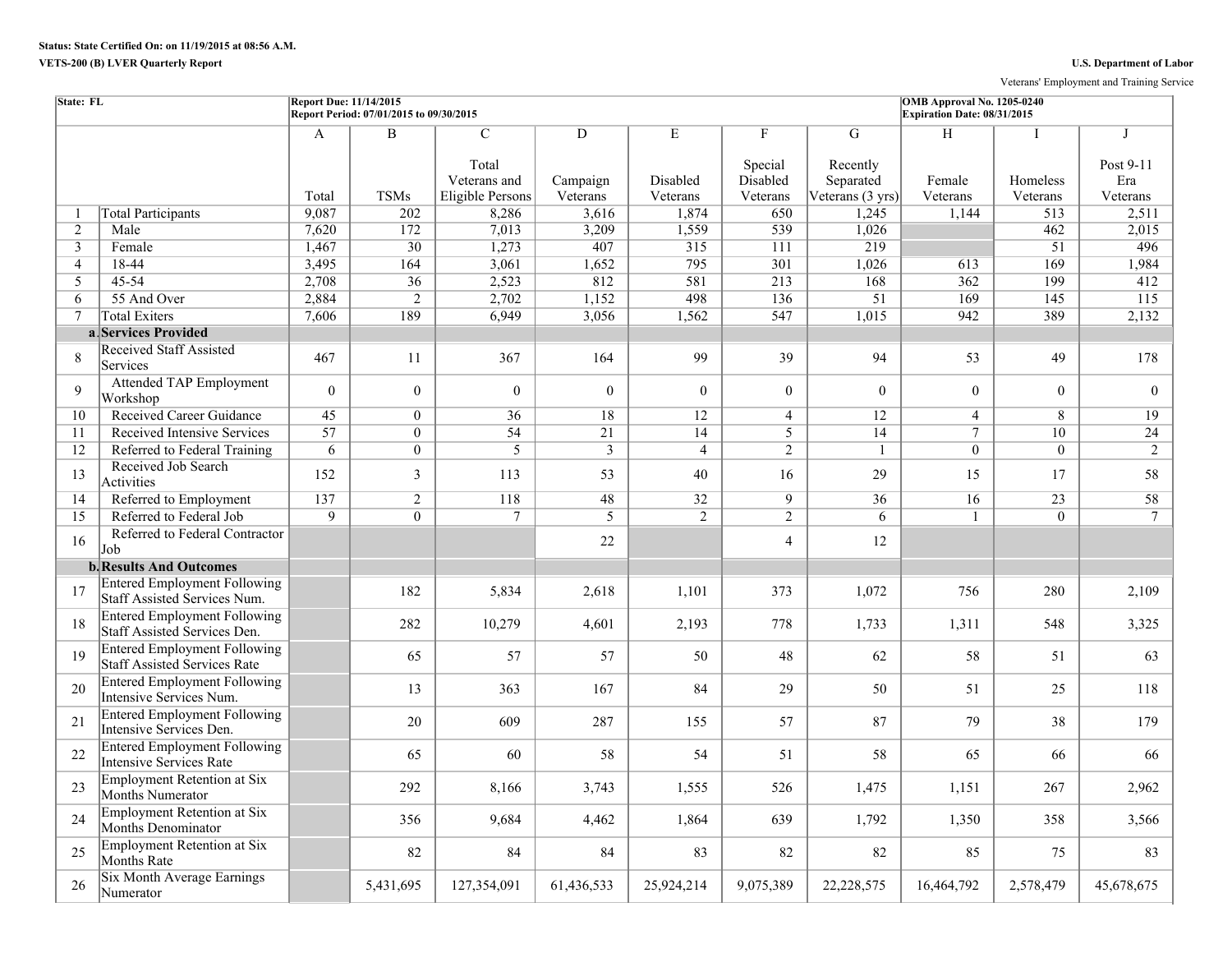|    | Six Month Average Earnings<br>Denominator | 292    | 8,166  | 3.743  | 1,555  | 526    | .475   | .151   | 267   | 2,962    |
|----|-------------------------------------------|--------|--------|--------|--------|--------|--------|--------|-------|----------|
| 28 | Six Months Average Earnings               | 18,602 | 15,596 | 16,414 | 16,672 | 17.254 | 15,070 | 14.305 | 9,657 | 15.422   |
| 29 | Three Month Median Earnings               | 7,793  | 5,933  | 6,157  | 6,452  | 6,591  | 5,342  | 5,741  | 3,690 | 5,655    |
| 30 | Six Month Median Earnings                 | 7,345  | 6,255  | 6,707  | 6,625  | 6,771  | 6,066  | 5,977  | 3.916 | 6,268    |
| 31 | <b>Federal Training Placements</b>        | 0      |        |        |        |        |        |        |       | $\theta$ |
| 32 | Entered into Federal Job                  | 0      |        |        |        |        |        |        |       | $\theta$ |
| 33 | Entered into Contractor Job               |        |        |        |        |        |        |        |       |          |
| 34 | Received Credential                       | 0      |        |        |        |        |        |        |       | $\Omega$ |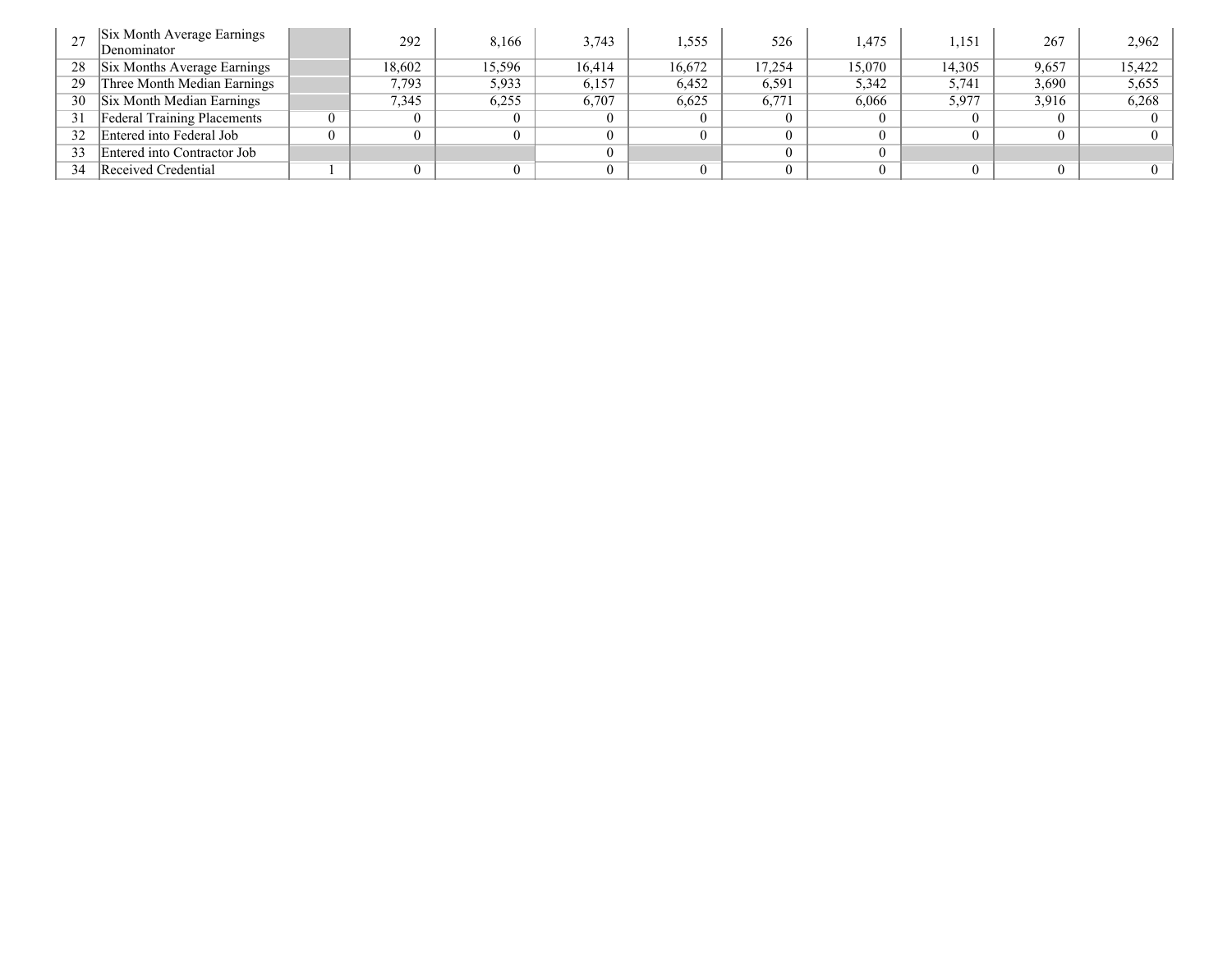Veterans' Employment and Training Service

| State: FL      |                                                                            | <b>Report Due: 11/14/2015</b> | Report Period: 07/01/2015 to 09/30/2015 |                                                             |                           |                           |                                      |                                                | OMB Approval No. 1205-0240<br>Expiration Date: 08/31/2015 |                           |                                   |
|----------------|----------------------------------------------------------------------------|-------------------------------|-----------------------------------------|-------------------------------------------------------------|---------------------------|---------------------------|--------------------------------------|------------------------------------------------|-----------------------------------------------------------|---------------------------|-----------------------------------|
|                |                                                                            | A<br>Total                    | $\overline{B}$<br><b>TSMs</b>           | $\overline{C}$<br>Total<br>Veterans and<br>Eligible Persons | D<br>Campaign<br>Veterans | E<br>Disabled<br>Veterans | F<br>Special<br>Disabled<br>Veterans | G<br>Recently<br>Separated<br>Veterans (3 yrs) | H<br>Female<br>Veterans                                   | T<br>Homeless<br>Veterans | J<br>Post 9-11<br>Era<br>Veterans |
| 1              | <b>Total Participants</b>                                                  | 22,918                        | 553                                     | 20,348                                                      | 9,214                     | 5,908                     | 2,387                                | 3,363                                          | 2,965                                                     | 2,008                     | 7,187                             |
| 2              | Male                                                                       | 19,057                        | 461                                     | 17,113                                                      | 8,117                     | 4,881                     | 1,932                                | 2,728                                          |                                                           | 1,756                     | 5,751                             |
| $\mathbf{3}$   | Female                                                                     | 3,861                         | 92                                      | 3,235                                                       | 1,097                     | 1,027                     | 455                                  | 635                                            |                                                           | 252                       | 1,436                             |
| $\overline{4}$ | 18-44                                                                      | 9,516                         | 447                                     | 8,162                                                       | 4,586                     | 2,672                     | 1,231                                | 2,896                                          | 1,660                                                     | 711                       | 5,766                             |
| 5              | 45-54                                                                      | 6,704                         | 97                                      | 6,063                                                       | 2,136                     | 1,767                     | 712                                  | 376                                            | 871                                                       | 766                       | 1,123                             |
| 6              | 55 And Over                                                                | 6,696                         | 9                                       | 6,123                                                       | 2,492                     | 1,469                     | 444                                  | $\overline{91}$                                | 434                                                       | $\overline{531}$          | 298                               |
| $\tau$         | <b>Total Exiters</b>                                                       | 17,680                        | 464                                     | 15,596                                                      | 7,103                     | 4,289                     | 1,651                                | 2,573                                          | 2,242                                                     | 1,266                     | 5,504                             |
|                | a Services Provided                                                        |                               |                                         |                                                             |                           |                           |                                      |                                                |                                                           |                           |                                   |
| 8              | <b>Received Staff Assisted</b><br>Services                                 | 8,830                         | 200                                     | 7,724                                                       | 3,630                     | 2,997                     | 1,358                                | 1,333                                          | 1,181                                                     | 1,191                     | 3,156                             |
| 9              | <b>Attended TAP Employment</b><br>Workshop                                 | $\boldsymbol{0}$              | $\overline{0}$                          | $\theta$                                                    | $\overline{0}$            | $\overline{0}$            | $\theta$                             | $\theta$                                       | $\Omega$                                                  | $\overline{0}$            | $\theta$                          |
| 10             | Received Career Guidance                                                   | 3,988                         | $\overline{90}$                         | 3,515                                                       | 1,648                     | 1,454                     | 675                                  | 601                                            | 553                                                       | 642                       | 1,446                             |
| 11             | Received Intensive Services                                                | 6,370                         | 149                                     | 5,646                                                       | 2,673                     | 2,288                     | 1,051                                | 969                                            | 860                                                       | 963                       | 2,325                             |
| 12             | Referred to Federal Training                                               | 925                           | $\overline{9}$                          | 833                                                         | 386                       | 311                       | 136                                  | 131                                            | 120                                                       | 164                       | 324                               |
| 13             | Received Job Search<br>Activities                                          | 4,289                         | 93                                      | 3,860                                                       | 1,790                     | 1,522                     | 688                                  | 643                                            | 608                                                       | 697                       | 1,541                             |
| 14             | Referred to Employment                                                     | 3,136                         | 62                                      | 2,783                                                       | 1,283                     | 1,062                     | 469                                  | 428                                            | 451                                                       | 479                       | 1,058                             |
| 15             | Referred to Federal Job                                                    | $\overline{161}$              | $\overline{3}$                          | 146                                                         | 76                        | 61                        | 26                                   | $\overline{30}$                                | $\overline{19}$                                           | $\overline{23}$           | 62                                |
| 16             | Referred to Federal Contractor<br>Job                                      |                               |                                         |                                                             | 687                       |                           | 257                                  | 205                                            |                                                           |                           |                                   |
|                | <b>b. Results And Outcomes</b>                                             |                               |                                         |                                                             |                           |                           |                                      |                                                |                                                           |                           |                                   |
| 17             | <b>Entered Employment Following</b><br>Staff Assisted Services Num.        |                               | 376                                     | 11,875                                                      | 5,412                     | 2,538                     | 916                                  | 2,332                                          | 1,644                                                     | 697                       | 4,609                             |
| 18             | <b>Entered Employment Following</b><br>Staff Assisted Services Den.        |                               | 572                                     | 20,936                                                      | 9,506                     | 5,036                     | 1,913                                | 3,717                                          | 2,863                                                     | 1,384                     | 7,258                             |
| 19             | <b>Entered Employment Following</b><br><b>Staff Assisted Services Rate</b> |                               | 66                                      | 57                                                          | 57                        | 50                        | 48                                   | 63                                             | 57                                                        | 50                        | 64                                |
| 20             | <b>Entered Employment Following</b><br>Intensive Services Num.             |                               | 94                                      | 2,437                                                       | 1,182                     | 744                       | 301                                  | 458                                            | 402                                                       | 237                       | 1,001                             |
| 21             | <b>Entered Employment Following</b><br>Intensive Services Den.             |                               | 141                                     | 4,213                                                       | 2,023                     | 1,444                     | 612                                  | 746                                            | 657                                                       | 448                       | 1,577                             |
| 22             | <b>Entered Employment Following</b><br><b>Intensive Services Rate</b>      |                               | 67                                      | 58                                                          | 58                        | 52                        | 49                                   | 61                                             | 61                                                        | 53                        | 64                                |
| 23             | <b>Employment Retention at Six</b><br>Months Numerator                     |                               | 569                                     | 15,633                                                      | 7,154                     | 3,266                     | 1,166                                | 2,893                                          | 2,263                                                     | 583                       | 5,916                             |
| 24             | <b>Employment Retention at Six</b><br><b>Months Denominator</b>            |                               | 688                                     | 18,697                                                      | 8,631                     | 3,990                     | 1,447                                | 3,567                                          | 2,680                                                     | 787                       | 7,197                             |
| 25             | <b>Employment Retention at Six</b><br><b>Months Rate</b>                   |                               | 83                                      | 84                                                          | 83                        | 82                        | 81                                   | 81                                             | 84                                                        | 74                        | 82                                |
| 26             | <b>Six Month Average Earnings</b><br>Numerator                             |                               | 10,270,584                              | 239,810,904                                                 | 115, 177, 330             | 53,439,781                | 19,564,835                           | 42, 105, 177                                   | 31,504,238                                                | 5,642,844                 | 89,736,971                        |